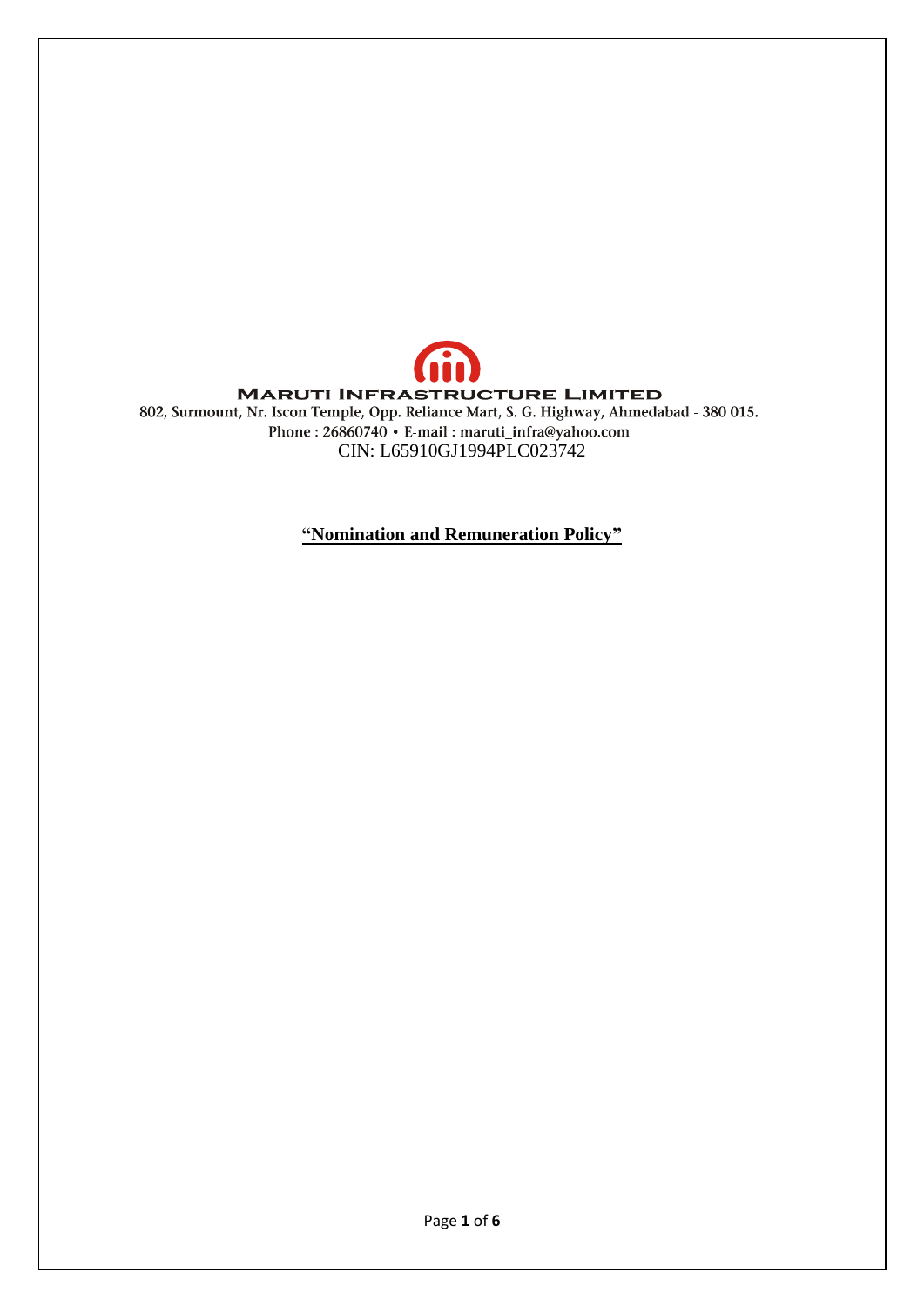# **1. Introduction:**

Earlier the company had formulated "Remuneration Committee" pursuant to the erstwhile Companies Act, 1956 and Clause 49 of the Listing Agreement. The Board has changed the name from "Remuneration Committee" to "Nomination and Remuneration Committee".

Pursuant to Section 178 of the Companies Act, 2013 read with applicable rules thereto and Regulation 19 of the SEBI (Listing Agreement and Disclosure Requirement) Regulations, 2015, the Board of Directors of every listed Company and such other class or classes of companies, as may be prescribed, shall constitute the "Nomination and Remuneration Committee" and adopt nomination and remuneration policy. In order to align with the provisions of the Companies Act, 2013 and Listing Regulations, the Board of Directors has formulated "Nomination and Remuneration Committee" and adopted the said policy.

The Company has also adopted the "Nomination and Remuneration policy" which has also been approved by the Board of Directors of the Company. The Nomination and Remuneration Committee and this Policy shall be in compliance with Section 178 of the Companies Act, 2013 read along with the applicable rules thereto and Regulation 19 of SEBI (LODR) Regulations, 2015.

# **2. Objective:**

The Key Objective of the Policy is as follows:

- i. To formulate the criteria for determining qualifications, competencies, positive attributes and independence for appointment of a Director (Executive / Non-Executive) and recommend to the Board of Directors of the Company (the "Board"), policies relating to the remuneration of the Directors, Key Managerial Personnel and other employees.
- ii. To formulate criteria for evaluation of the members of the Board and provide necessary report to the Board for further evaluation of the Board.
- iii. Identify persons who are qualified to become Director and persons who may be appointed in Key Managerial and Senior Management positions in accordance with the criteria laid down in this policy.
- iv. To retain, motivate and promote talent and to ensure long term sustainability of talented managerial persons and create competitive advantage.
- v. To devise a Policy on Board Diversity.
- vi. To develop a succession plan for the Board and to regularly review the plan.
- vii. To determine whether to extend or continue the term of appointment of the Independent Director(s), on the basis of the report of performance evaluation of Independent Directors.
- viii. Recommend to the Board, appointment and removal of Director, KMP and Senior Management Personnel.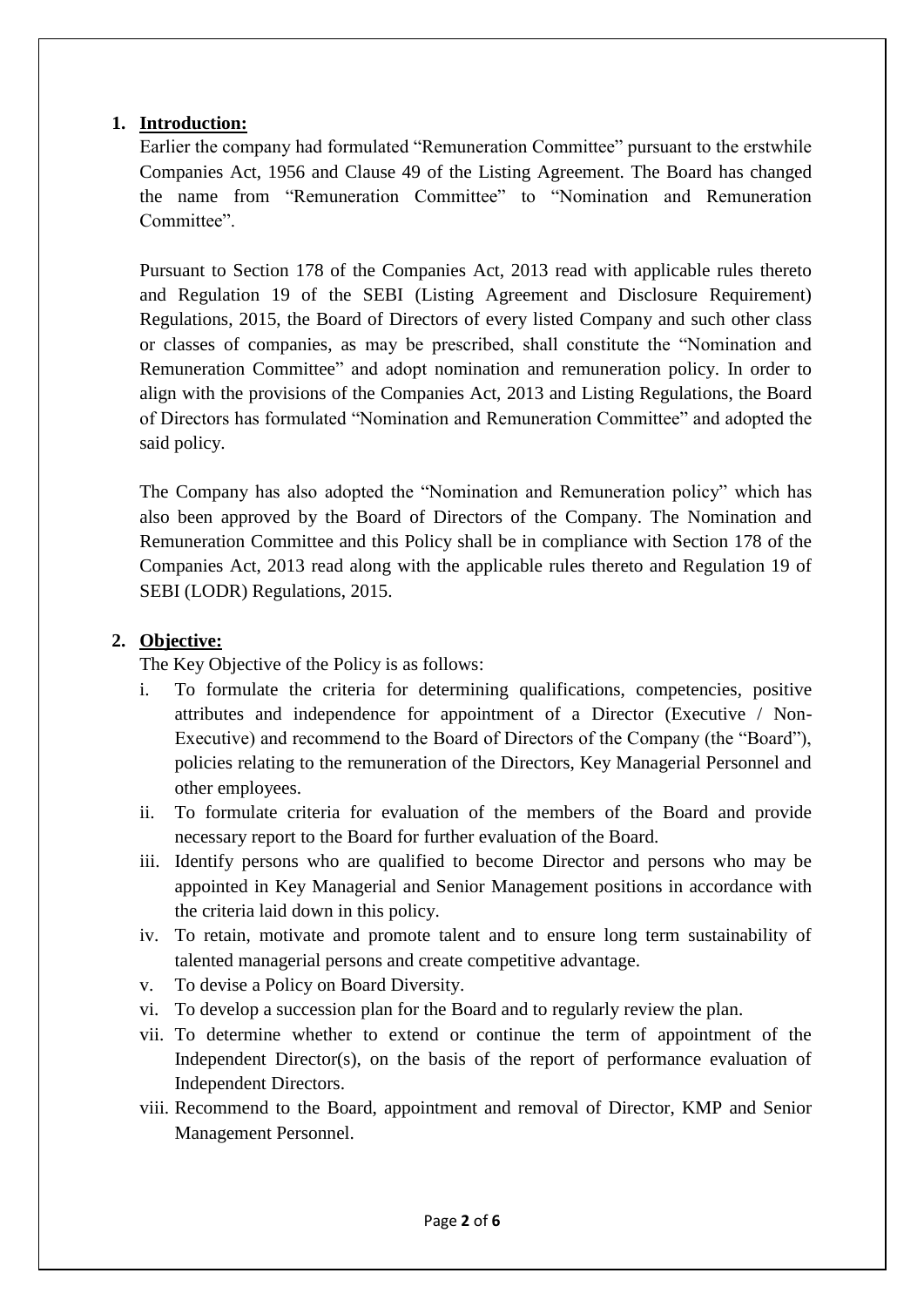# **3. Definitions:**

- "**Act"** means the Companies Act, 2013 and the Rules framed thereunder, as amended from time to time.
- **"Company"** means the Maruti Infrastructure Limited
- **"Board"** means the Board of Directors of the Company.
- **"Directors"** shall mean Directors of the Company.
- **"Key Managerial Personnel" or "KMP"** means in relation to a Company as defined in Section 2(51) of the Companies Act, 2013 and includes
	- $\triangleright$  the Chief Executive Officer or the managing director or the manager;
	- $\triangleright$  the company secretary;
	- $\triangleright$  the whole-time director:
	- $\triangleright$  the Chief Financial Officer;
	- $\triangleright$  such other officer, not more than one level below the directors who is in whole-time employment, designated as key managerial personnel by the Board; and
	- $\triangleright$  such other officer as may be prescribed.
- **"Senior Management"** shall mean officers/personnel of the listed entity who are members of its core management team excluding board of directors and normally this shall comprise all members of management one level below the chief executive officer/managing director/whole time director/manager (including chief executive officer/manager, in case they are not part of the board) and shall specifically include Company Secretary and Chief Financial Officer.
- **"Independent Director"** means a director referred to in Section 149(6) of the Act.

# **4. Chairperson of Committee:**

- Chairperson of the Committee shall be an Independent Director.
- Chairperson of the Company may be appointed as a member of the Committee but shall not be a Chairman of the Committee.
- In the absence of the Chairperson, the members of the Committee present at the meeting shall choose one amongst them to act as Chairperson.
- Chairman of the Nomination and Remuneration Committee meeting could be present at the annual general meeting or may nominate some other member to answer the shareholders' queries.

# **5. Composition of Committee:**

The Board of Directors of every listed public company and such other class or classes of companies, as may be prescribed shall constitute the Nomination and Remuneration Committee consisting of three or more non-executive directors out of which not less than one-half shall be independent directors.

| Trecordingly the company has constituted a committee comprises of following uncelors. |                     |                 |                             |
|---------------------------------------------------------------------------------------|---------------------|-----------------|-----------------------------|
| Sr No.                                                                                | <b>Name</b>         | <b>Position</b> | Category                    |
|                                                                                       | Mr. Chetan A. Patel | Chairman        | <b>Independent Director</b> |
| ۷.                                                                                    | Mr. Niketan R. Shah | Member          | <b>Independent Director</b> |
| ິ.                                                                                    | Mr. Nishit P. Patel | Member          | <b>Independent Director</b> |

Accordingly the company has constituted a committee comprises of following directors:

The Board has a power to reconstitute the committee consisting with the company's policy and applicable statutory requirement.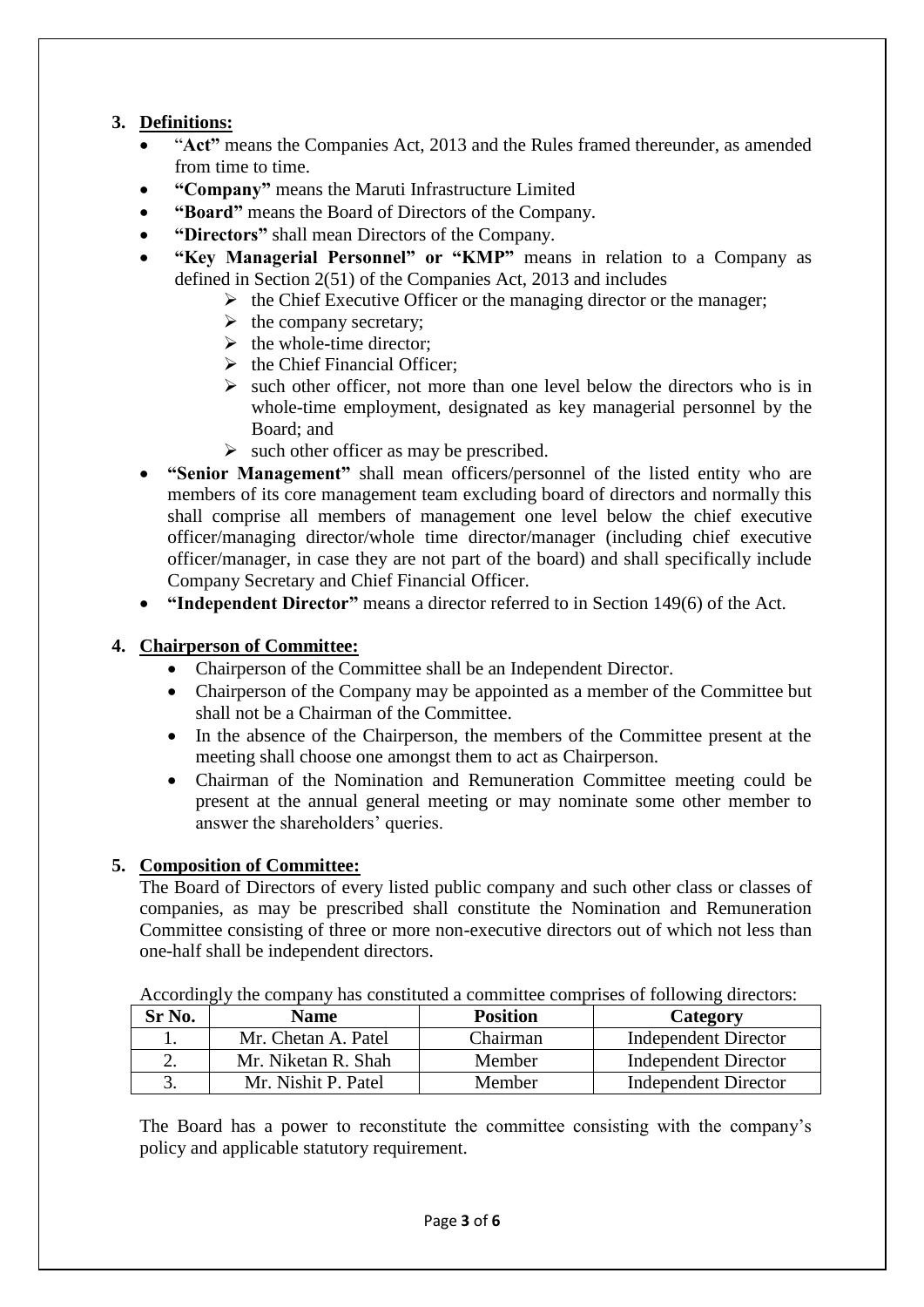# **6. Frequency of Meeting:**

The Nomination and Remuneration Committee shall meet at least once a year.

## **7. Role of the Committee:**

The Role of the Committee is as follows:

- Formulation of the criteria for determining qualifications, positive attributes and independence of a Director and recommend to the Board a Policy relating to remuneration of the Directors, Key Managerial Personnel and other employees and carry out evaluation of every directors performance;
- Formulation of criteria for evaluation of the Independent Directors and the Board;
- Devising a policy on Board diversity;
- Identifying persons who are qualified to become Directors and who may be appointed in Senior Management in accordance with the criteria laid down, and recommend to the Board their appointment and removal;
- Extension or continuation of the term of appointment of the independent director, on the basis of the report of performance evaluation of independent directors.
- Recommend to the Board, all remuneration, in whatever form, payable to Senior Management.

### **8. Duties of the Committee:**

The Duties of the Committee includes:

- Ensuring that there is an appropriate induction in place for new Directors and members of Senior Management and reviewing its effectiveness;
- Ensuring that on appointment to the Board, Independent Directors receive a formal letter of appointment in accordance with the Guidelines provided under the Act;
- Identifying and recommending Directors who are to be put forward for retirement by rotation.
- Determining the appropriate size, diversity and composition of the Board;
- Setting a formal and transparent procedure for selecting new Directors for appointment to the Board;
- Developing a succession plan for the Board and Senior Management and regularly reviewing the plan;
- Evaluating the performance of the Board members and Senior Management in the context of the Company's performance from business and compliance perspective;
- Delegating any of its powers to one or more of its members or the Secretary of the Committee;
- Recommend any necessary changes to the Board; and
- Considering any other matters, as may be requested by the Board.

### **9. Appointment and Removal of Directors, KMPs and Senior Management**

## a. **Appointment criteria and qualifications:**

i. The Committee shall identify and ascertain the integrity, qualification, expertise and experience of the person for appointment as Director, KMP or Senior Management and recommend to the Board his / her appointment.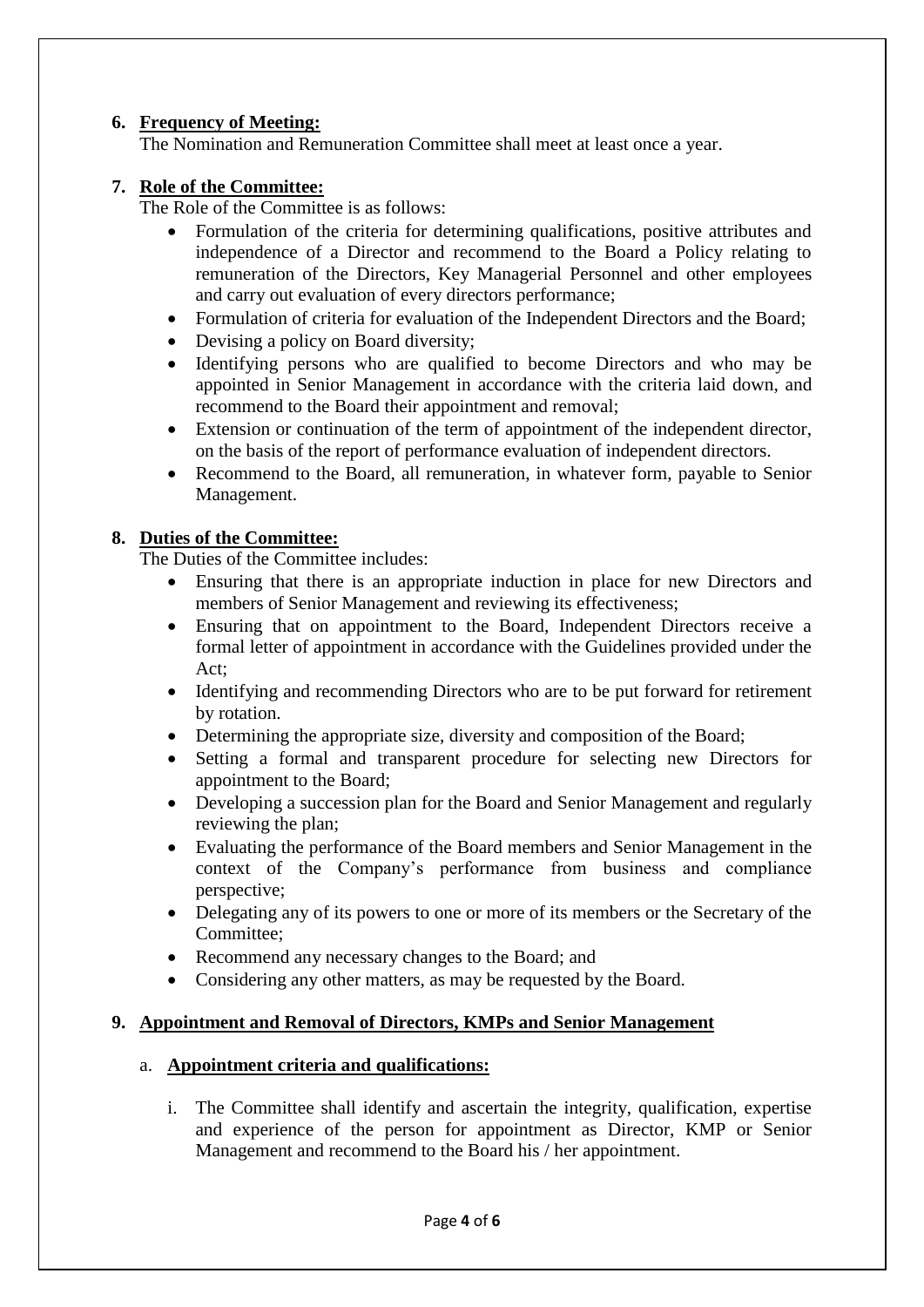- ii. A person should possess adequate qualification, expertise and experience for the position he / she is considered for appointment. The Committee has the discretion to decide whether qualifications, expertise and experience possessed by a person is sufficient / satisfactory for the concerned position.
- iii. The Committee shall approve the remuneration as well as the appointment and put forward it to the Board.
- iv. The Company shall not recommend or appoint or continue the employment of any person as the Managing Director, Whole-time director or Manager within the meaning of the Act, who has attained the age of 70 (seventy) years. Provided that the appointment of such a person who has attained the age of 70 (seventy) years shall be made with the approval of the Shareholders by passing a special resolution, based on the explanatory statement annexed to the notice for the Meeting of the Shareholders for such motion indicating the justification for appointment or extension of appointment beyond the age of 70 (seventy) years.

## **b. Tenure:**

### **i. Managing Director/ Whole Time Director/Manager:**

The Company shall appoint or re-appoint any person as its Executive Chairman, Managing Director or Executive Director for a term not exceeding 5 (five) years at a time. No reappointment shall be made earlier than 1 (one) year before the expiry of term.

### **ii. Independent Director:**

An Independent Director shall hold office for a term up to 5 (five) consecutive years on the Board and will be eligible for re-appointment on passing of a special resolution by the Company and disclosure of such appointment in the Board's Report.

No Independent Director shall hold office for more than two consecutive terms, but such Independent Director shall be eligible for appointment after expiry of 3 (three) years of ceasing to become an Independent Director. Provided that an Independent Director shall not, during the said period of 3 ( three) years, be appointed in or be associated with the Company in any other capacity, either directly or indirectly.

### **c. Evaluation:**

The Committee shall carry out evaluation of performance of every Director, KMP and Senior Management at regular interval (yearly).

### **d. Removal:**

Due to reasons for any disqualification mentioned in the Act or under any other applicable law, rules and regulations, thereunder, the Committee may recommend, to the Board with reasons to be recorded in writing, removal of a Director, KMP or Senior Management, subject to the provisions and compliance of the said Act, such other applicable law, rules and regulations.

### **e. Retirement:**

The Directors, KMP and Senior Management shall retire as per the applicable provisions of the Act and the prevailing policy of the Company. The Board will have